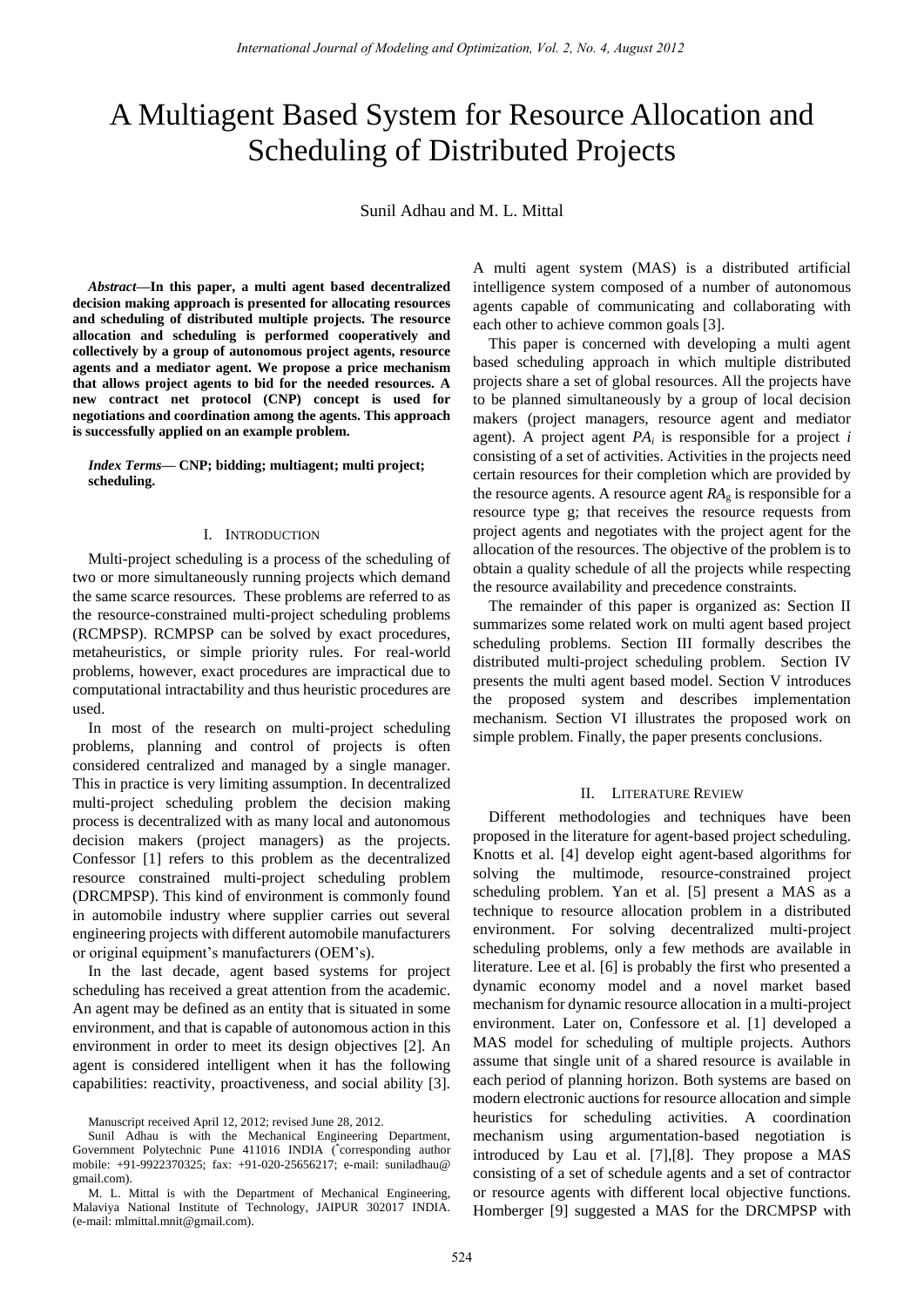several global resources. Each single project is planned by one responsible schedule agent. An iterative coordination mechanism based on centrally imposed solutions is used. Adhau and Mittal [10] presented a new approach to solve the decentralized resource constrained dynamic multi-project scheduling problem using a cooperative MAS.

The brief review of the related literature shows that there are only a few studies concerning multi-project environment, using multi-agent technology in particular. The current paper considers these problems and proposes a multi agent based solution approach for scheduling of distributed multiple projects.

# III. PROBLEM DESCRIPTION AND OBJECTIVES

A DRCMPSP can be described as follows.

- There is a set of *M* projects running simultaneously at geographically different locations utilizing local (always available to the concerned project) and global (shared among the projects) resources for their completion. The resources are available in limited quantity on per period basis. The projects are to be scheduled decentrally and autonomously.
- Each Project  $i \in \{1, \ldots, M\}$  consists of  $n_i$ non-preemptable activities  $a_{ij}$  with a set  $j \in \{1, \ldots, n_i\}$ ;
- Two fictitious activities  $a_{i0}$  and  $a_{in+1}$  each of duration zero are added to each project *i* for representing the 'start' and the 'end' of the project;
- $E_i$  is a set of precedence relations in project *i*. Pair  $(a_{ii},$  $a_{ik}$ ) means :  $a_{ij} \lt a_{ik}$ ;
- Each project *i* has an earliest release time  $t_{ri}$ , from which activity  $a_{i0}$  can be started;
- Each activity  $a_{ij}$  has a non-preemptive processing duration  $p_{ij}$ ;
- For each project *i*, a set of local renewable resources *k*  $(k = 1, \ldots, K)$  are provided in an amount  $R_{kti}$  in each period *t* ( $t = 1, \ldots, T$ ). Each activity  $a_{ij}$  requires an amount  $r_{ij}^k$  of resource type *k* [11];
- For each project *i*, a set of global renewable resources  $g$  ( $g = 1, \ldots, G$ ) which is shared among the projects is available in quantity  $R_{gt}$  in each period  $t$  ( $t=1, \ldots, T$ ). An activity *j* of project *i* may require an amount  $r_{ij}^g$ ; of

resource type *g*;

The performance of proposed method is evaluated for the Mean Project Delay (MPD) [1]; [12]; [13].MPD is defined as below,

Mean project delay = 
$$
\frac{1}{M} \sum_{i=1}^{M} (C_i - D_i)
$$
 (1)

where,

 $C_i$  = Completion time of project *i*,

 $D_i$  = Desired due date of project *i*, as determined by initial scheduling with local resources.

#### IV. AGENT- BASED MODELING FOR MULTI-PROJECT **SCHEDULING**

In this study, we model a distributed multi-project scheduling problem as a multi agent system. An agent *PA<sup>i</sup>* is used to model the scheduling processes of a project *i*. It is implemented as a program that is located at the individual

project and aims at building initial feasible local schedule based on its capacity constraints. *PA<sup>i</sup>* also negotiates for global resources and determines the schedule of the activities with respect to resource availability of the global resources. Each project agent has its own scheduling objective and acts independently to each other.

Objective of project agent  $PA_i$  is to complete the project within a given due date and at minimum total cost (*TCi*). Total cost is the sum of the cost of performing, earliness and tardiness costs of the activities of the project. The earliness cost  $EC_{ij}$  incurs when an activity *j* of project *i* is completed earlier to its due date  $d_i$  (desired due date of activity  $a_{ij}$  as determined by initial scheduling with local resources). The tardiness cost  $T_{ii}$  incurs when an activity *j* of project *i* is completed later to its due date. The earliness cost penalizes idle time between consecutive activities [7]. The schedule  $S_i$ of project *i* is referred to as the vector of start time  $(s_{i1}, \ldots, s_{in})$ ). Let  $A_t$  represent the set of activities in progress during the time interval (*t-1, t*). Mathematical formulation of cost

function for each project agent is as follows,  
\n*Min* 
$$
TC_i = \sum_{j=1}^{n} [O_{ij} + E_{ij} + T_{ij} \quad i = \dots M
$$
 (2)

where,

 $O_{ij}$  = Operating cost of activity  $a_{ij}$ ,  $E_{ij}$  = Earliness cost of activity  $a_{ij}$ ,  $T_{ij}$  = Tardiness cost of activity  $a_{ij}$ 

Subject to,

,  $\forall a_{ij} a_{ik} \in E_i$  (3)  $s_{ij} + p_{ij} \leq s_{ik}$   $\forall i \in M$ ,  $\forall a_{ij}$   $a_{ik} \in E_i$ (3)

$$
\sum_{A_i} r_{ij}^s \le R_{gt} \qquad \forall \in [1,..,T], \quad \forall g \in [1,..,G] \qquad (4)
$$

The objective function (2) is to minimize the total operating cost of the solution schedule. The set of constraints (3) ensure the precedence constraints between activities of each project. Constraint (4) represents the capacity constraint with respect to different global resources of resource agent in each period.

Each global resources *g* has a corresponding resource agent *RAg* who owns all available quantity of resources *g* during different time periods. The properties of resources and the utilization status are recorded in the memory of *RAg*. The mediator agent (*MA)* will be responsible for identification of resource conflicts and allocate global resources to projects using bid selection algorithm. Mediator agent updates the capacities of the available global resources allotted to current projects. It also stores the schedules of all projects into the database.

#### V. CO-ORDINATION MECHANISM

Contract net protocol (CNP) is used in this paper for distributed planning and scheduling. Contracts are a powerful co-ordination mechanism in distributed systems. CNP specifies a bidding approach that enables resource allocation among multiple agents [14]. Based on the cost functions derived in section IV, this paper proposes a new contract-net based negotiation mechanism for allocating global resources to the projects. The negotiation process is coordinated by a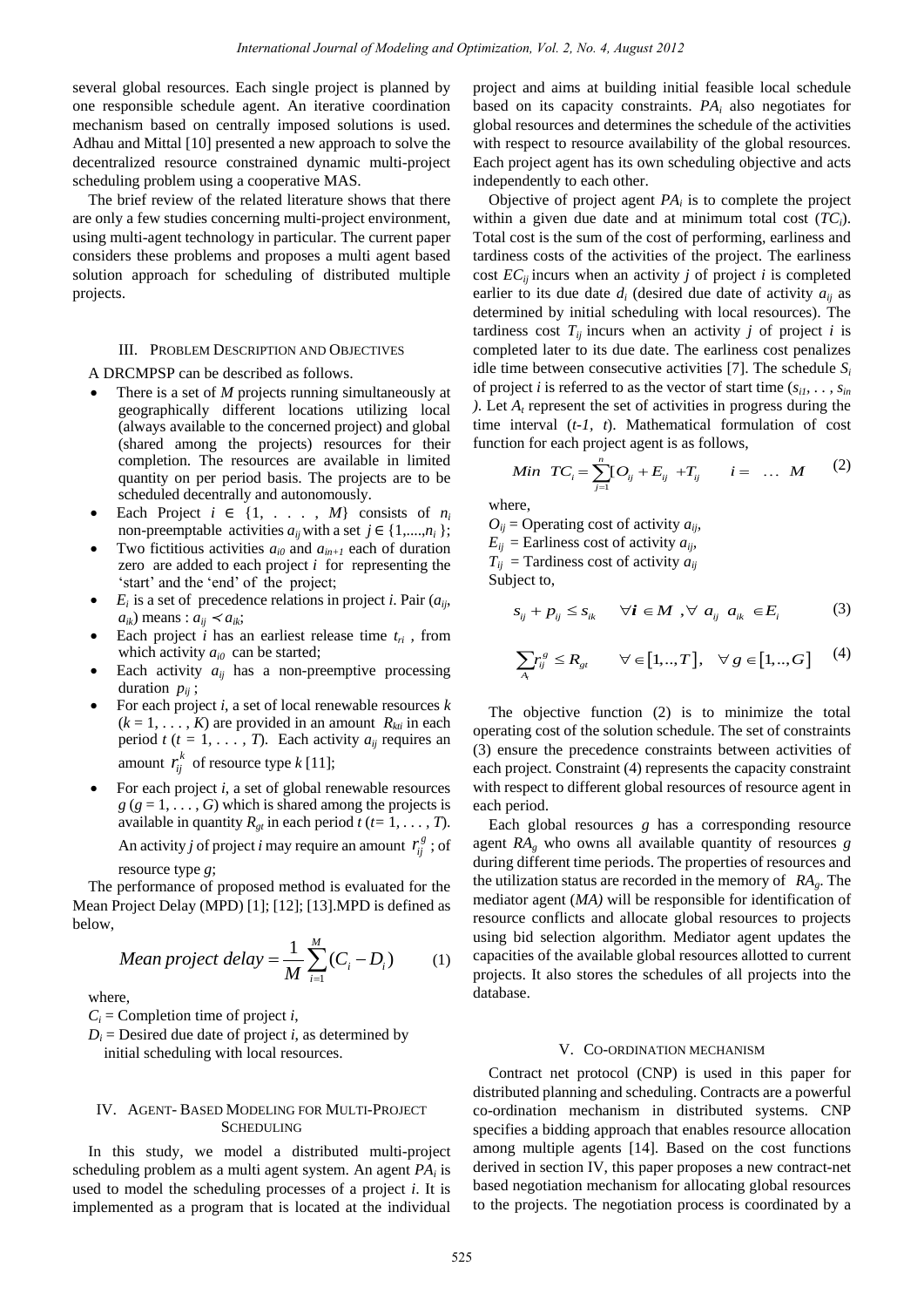mediator agent. We apply economy-based bidding mechanism which coordinates resource allocation among the project agents competing for specific amount of global resources. Fig. 1, depicts the communication scenario between project agent *PA* and resource agent *RA* concerning a slot reservation of global resources. The CNP negotiation process and the activities performed by different types of the agents are discussed as follows.



Fig. 1. CNP negotiation protocol.

#### *A. Project Agent*

In each scheduling period *t* the execution of protocol begins with project agents.  $PA_i$  starts to schedule activity  $a_{ii}$ when all its preceding activities of  $a_{ij}$  have been scheduled. Each project agent do following;

1.1. Project agent *PA<sup>i</sup>* announces resource requirement to the corresponding resource agent  $RA<sub>g</sub>$  with the bid message

= {Project ID, Activity ID, 
$$
p_{ij}
$$
,  $r_{ij}^g$ , time window}

- 1.2. *PA*<sup>*i*</sup> receives list of offers containing resource price  $P_{rg}$ for requested global resources *g* as per step 2.3 and virtually reschedule the project.
- 1.3. Calculate bid prices for all the resources for time slot *t*  using following expression;

$$
B_{\text{pik}} = P_{\text{rg}} \times p_{ij} + \max (VC_i - D_i) \qquad (5)
$$

where,  $VC_i$  = Completion time of virtually scheduled project *i*,

- 1.4. Communicate bid =  ${B_{pik}, r_{ij}^g$  ,time window} to mediator agent for evaluation..
- 1.5. *PA*<sup>*i*</sup> receives the cheapest slot for scheduling activity  $a_{ij}$ as per step 3.1 to 3.3 of *MA*.
- 1.6. Send award message to  $RA$ <sup>g</sup> and schedules  $a_{ij}$  on this

selected slot .

1.7. Repeat steps 1.1 to 1.6 for each activity of project *i* in turn, setting  $t = t + 1$ .

# *B. Resource Agent*

Resource agent *RAg* receives bid messages up to some expiration time from project agent *PAi* as per step 1.1 and prepare list of offers using its own pricing model given below (steps 2.1 and 2.2) for reservation of time slot on the resource requirements.

2.1. Calculate aggregate demand  $D_{gt}$  of global resources in each period *t* by the following formula:

$$
D_{gt} = \sum_{j=1}^{n} \sum_{i=1}^{M} r_{ij}^{s} \tag{6}
$$

where,  $0 \leq r_{ij}^g \leq R_{gt}$ .

2.2. Calculate  $P_{rg}$  on the basis of  $D_{gt}$  and constant availability of *Rgt* shared by all projects as below:

$$
P_{rg} = p_r \times \sum_{j=1}^{n} \sum_{i=1}^{M} r_{ij}^s \tag{7}
$$

where,  $p_f$ = initial/reserve price of global resource per unit time.

- 2.3.  $RA_g$  announces resource price  $P_{rg}$  to project agent  $PA_i$ through mediator agent.
- 2.4. Receives award message as per step 1.6. Checks the available capacity of recourses. In period *t,* reserve resource for project and send a commitment message to the corresponding project.

#### *C. Mediator Agent*

The mediator agent apply the bid selection algorithm to choose the best bid as below,

- 3.1. Receives bids from all PA's as per step 1.4.
- 3.2. WHILE( $t \leq T$ )
	- Make sequence of bids in ascending order of bid price.

 Evaluate and select bid submitting highest bid price for each resource.

- 3.3. Communicate selected bid to  $PA_i$  and  $RA_g$ **.**
- 3.4. Update the capacities until all activities with global resource requirement are finished. Update time period  $t = t + 1$ .

#### VI. AN ILLUSTRATION

This section presents a simple example to demonstrate how the proposed mechanism collaboratively allocate resources and schedule the distributed multiple projects. We consider a simple multi-project problem with three projects for clear demonstration of the interactions among agents. Fig. 2 represent the activity-on-node networks of three different independent (single) projects  $i = 1, 2$ , and 3. The constituent activities for these project, their processing duration  $p_{ij}$  and requirements for local  $r_i^k$  and global resources  $r_i^g$  are given in Table 1. The total availability of local (equal for all the projects) and global resources is 3 units respectively. The decisional process goes as given below in two phases.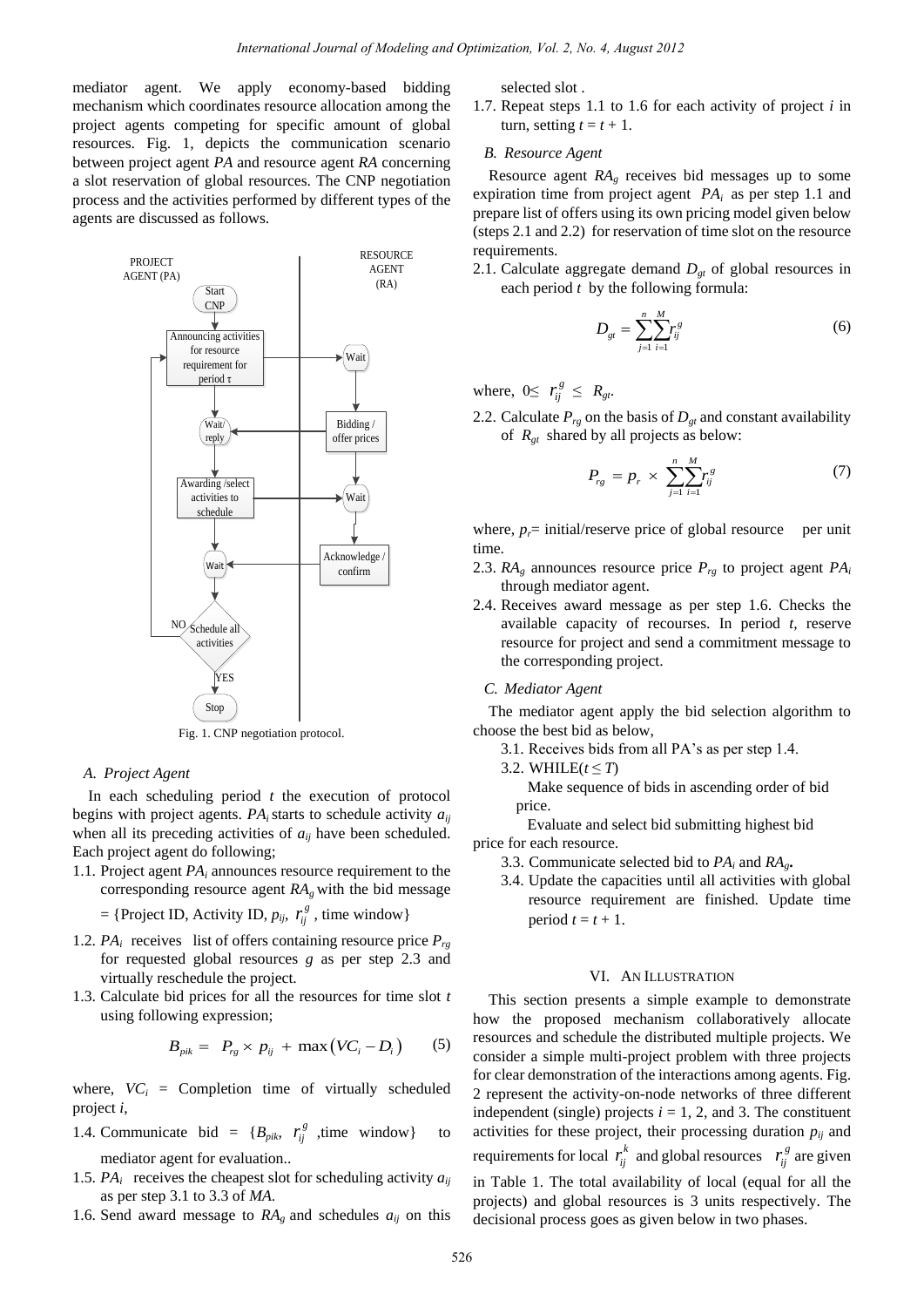

Fig. 2. Project network of project 1, 2 and 3

|         | TABLE I: DATA OF PROJECT 1, 2 AND 3 |  |         |  |  |  |      |  |  |
|---------|-------------------------------------|--|---------|--|--|--|------|--|--|
| ID      |                                     |  | ,,,     |  |  |  | ID   |  |  |
| ı-ı     |                                     |  |         |  |  |  |      |  |  |
| 1.2     |                                     |  | $2 - 2$ |  |  |  | 3-2  |  |  |
| 1-3     |                                     |  |         |  |  |  | 3-3  |  |  |
|         |                                     |  |         |  |  |  |      |  |  |
| $1 - 5$ |                                     |  | ı.,     |  |  |  | 3.5  |  |  |
|         |                                     |  | ≀∸n     |  |  |  | $-6$ |  |  |
| 1-6     |                                     |  |         |  |  |  |      |  |  |

#### *A.Phase I: Initialization*

 The project agents perform the local scheduling using a static project scheduling algorithm with minimum latest finish time (min LFT) priority rules and serial schedule generation scheme [15]. At this phase we ignore the global resource requirements and thus all the activities can be scheduled in projects by utilizing local resources only. Fig. 3 shows the Gantt chart for the schedules for projects 1, 2, and 3.

| <b>Activity</b><br>ID                                  | 1 | $\boldsymbol{2}$ | 3 | 4 | 5 | 6 | 7 | 8 |  |
|--------------------------------------------------------|---|------------------|---|---|---|---|---|---|--|
| $1-2$                                                  |   |                  |   |   |   |   |   |   |  |
| $1-3$                                                  |   |                  |   |   |   |   |   |   |  |
| $1-4$                                                  |   |                  |   |   |   |   |   |   |  |
| $1-5$                                                  |   |                  |   |   |   |   |   |   |  |
| $2 - 2$                                                |   |                  |   |   |   |   |   |   |  |
| $2 - 3$                                                |   |                  |   |   |   |   |   |   |  |
| $2 - 4$                                                |   |                  |   |   |   |   |   |   |  |
| $2 - 5$                                                |   |                  |   |   |   |   |   |   |  |
| $2 - 6$                                                |   |                  |   |   |   |   |   |   |  |
| $3 - 2$                                                |   |                  |   |   |   |   |   |   |  |
| $3 - 3$                                                |   |                  |   |   |   |   |   |   |  |
| $3-4$                                                  |   |                  |   |   |   |   |   |   |  |
| $3 - 5$                                                |   |                  |   |   |   |   |   |   |  |
| $3 - 6$                                                |   |                  |   |   |   |   |   |   |  |
| Fig. 3. Gantt chart for schedule with local resources. |   |                  |   |   |   |   |   |   |  |

The x- axis of the chart is subdivided into equal units of periods (days in our case). The y-axis, on the other hand, lists the project activities. The dummy activities in each network are not shown in the chart.

#### *B.Phase II: Allocation of global resources*

As can be seen in Fig. 3 there are resource conflicts for global resources during periods 3-4 (activity 1-3 requires 2 units and activity 2-4 requires 2 adding to 4) and period 6-8 (activity 1-5 requires 2 units and activity 3-6 requires 2 units). The resource conflicts for global resources are to be solved via the CNP negotiation process of the agents as described in section V. Each project agent sends request for resource requirement in bid massage (RFB) to resource agent *RAg.*. Initial/ reserve price of global resource per unit time is assumed,  $p_r = 2$ . The resource prices is calculated as per the equation (7) and communicated to project agent. In bidding round the bid price are determined by project agent *PA1*, *PA<sup>2</sup>*

as 10 and 17 respectively. The mediator evaluates the bids and selects the activity 2-4 with higher bid price (17) as per the bid selection algorithm. The procedure is repeated for the next time slot for allocation of the global resources to all activities. The start time of all activities which required the global resources from all projects are fixed and the remaining scheduled activities are rescheduled locally at each *PA*. With this interactive agent negotiation scheme, implemented on example projects, the resources are distributed successfully, and overall schedule of all projects emerges. The optimum sequence of activities for global resource allocation is emerges as 2-4; 1-3; 3-6; 1-5 considering maximum bid price criteria for bid selection. Fig. 4 shows the final multi project schedule of our sample problem.



Fig. 4. Final Multi-project Schedule.